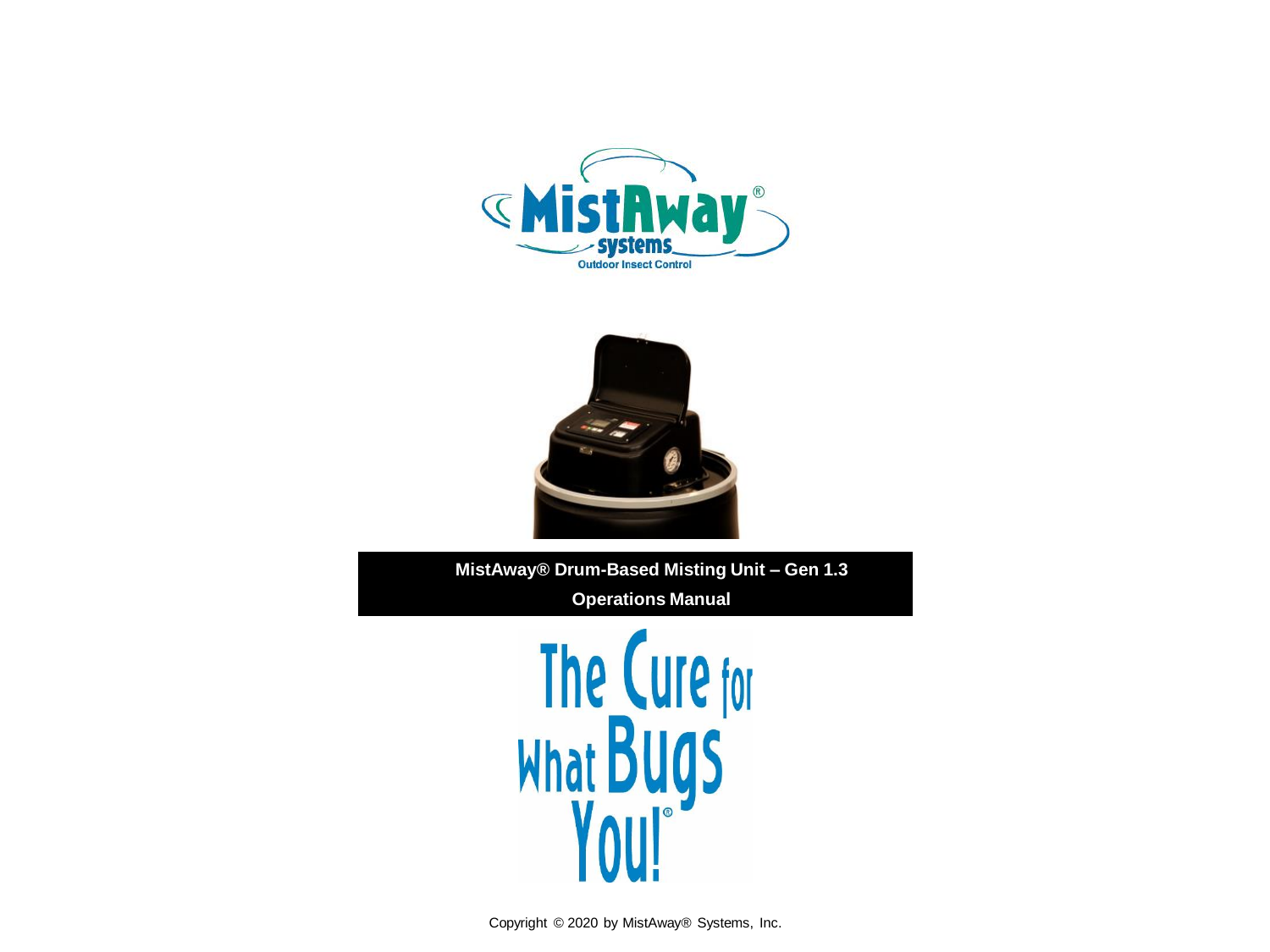#### **MistAway® Drum-Based Misting Unit – Gen 1.3**

#### **Operations Manual**

#### **Base Functionality**

- MistAway's Drum-Based Misting Unit, Gen 1.3, is designed to atomize a dilute botanical insecticide (typically contained in a 55 gallon drum) through an installed nozzle circuit to control mosquitoes and other annoying insects.
- The capacity of the unit is dependent on the configuration of the nozzle circuit. A practical field maximum for one zone is about 90 nozzles (not all in series) connected by 900 feet of tubing.
- The unit may be programmed to mist up to 24 times daily, with each mist cycle having its own independent duration. A typical program will consist of 2 to 3 mist cycles per day, each with a 45 – 60 second duration, for a daily total of 90 – 180 seconds.
- The unit will also mist in response to a signal from a handheld remote transmitter for a duration programmed by the user.

#### **Optional Equipment and Functionality**

- **Agitating Valve**: Each mist (including remote mists) will be preceded by an agitation cycle that will ensure thorough mixing of the drum contents prior to misting. In addition, there is a capability to program a once-daily agitation that is independent of any programmed or remote mist. The agitating valve also eliminates the possibility of a siphon emptying the drum contents.
- **Leak Detection:** In the event of a leak in the misting nozzle circuit, this option will shut-off the unit until the leak can be repaired.
- **Electronic Anti-Siphon Valve**: For units without agitation, addition of this valve eliminates the possibility of a siphon.
- **Wind Sensor**: Sensor input will inhibit a programmed mist if the wind speed is higher than a user-defined limit for a 5 minute period following the scheduled mist.
- **Zone Kit**: Kit will enable the unit to either independently manage areas with two different application schedules or effectively double the protected area that the unit would otherwise support.
- **iMistAway Module:** Allows the unit to be remotely monitored and controlled via an Internet connection.

#### **MistAway® Drum-Based Misting Unit – Gen 1.3**

#### **Operations Manual**

#### **Contents**

| Section 1  | <b>Important Safety Instructions</b>   |
|------------|----------------------------------------|
| Section 2  | Warranty                               |
| Section 3  | Using the Controller                   |
| Section 4  | Using the Remote                       |
| Section 5  | Setting Up the Unit                    |
| Section 6  | Managing the Insecticide               |
| Section 7  | Maintenance and Winterization          |
| Section 8  | <b>Troubleshooting and Error Codes</b> |
|            |                                        |
| Appendix A | Unit Component Description             |
| Appendix B | <b>Controller Menus</b>                |
| Appendix C | <b>Operating Displays</b>              |
| Appendix D | <b>Manual Operations</b>               |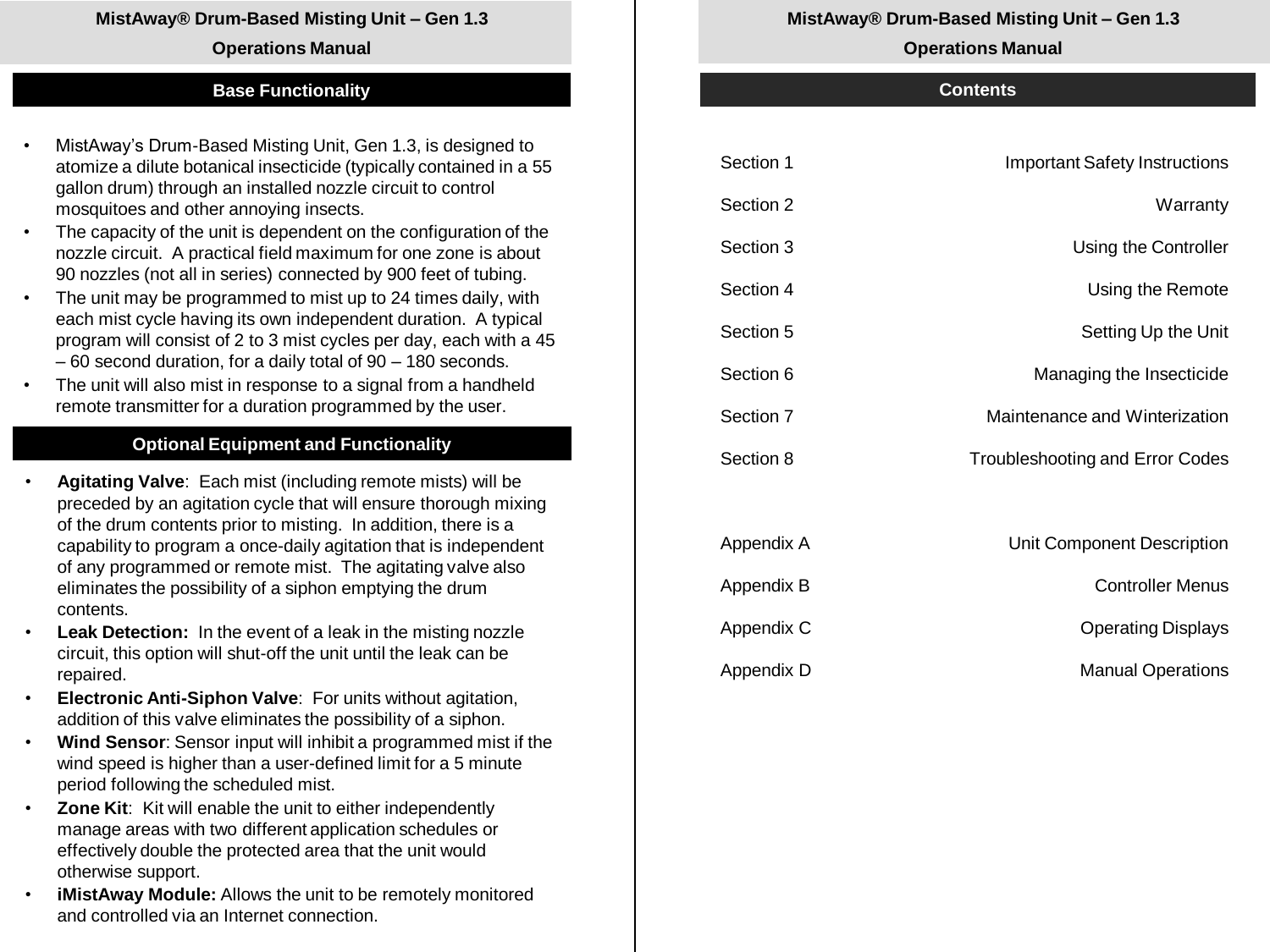### **Important Safety Instructions**

## **To Protect Against Accidental Exposure to Insecticide**

## **Permitted Insecticides and Handling**

- Use only insecticides that are labeled for use in automated misting systems and use only as described in the label.
- Insecticides that state "Not for use in outdoor residential misting systems" may not be used under any circumstances.
- Once insecticide has been introduced, ensure 6" air gap between hose and drum bung is maintained when filling.
- Insecticide label and dilution statement should be securely attached to the unit reservoir in a weatherproof pouch.
- Strictly follow label instructions regarding storage and disposal of insecticide and container.

## **Nozzle Circuit Installation:**

- The nozzle circuit should be configured and installed so that insecticide does not drift off the property.
- Nozzles should be directed to spray towards the target area and away from swimming pools, water bodies, or eating and cooking areas.



## **Using the Unit**

- Do not allow the unit to mist in the presence of people, pets or food.
- Unit must be configured, installed and operated so that any insecticide application complies with all label directions, including application rate and prohibitions against offsite drift.
- The unit reservoir and controller should be locked.
- Unit and remote transmitter should be secured against access by children.
- If a leak or siphon in nozzle circuit is suspected, discontinue use of unit until it is repaired.
- Unit must never be used for cooling.

## **Section 1**

## **Important Safety Instructions**

## **Using the Unit (continued)**

- The unit is not to be used by persons with reduced physical, sensory or mental capabilities, or lack of experience and knowledge, unless they have been given supervision or instruction.
- Children are not to use the appliance or play around it, even when supervised.
- The unit is not to be installed at altitudes higher than 2000 meters.

## **To Protect Against Fire or Electric Shock**

- Ensure unit is positioned where it is free from flooding or exposure to irrigation system spray.
- Unit must be plugged into electrical outlet with ground fault interrupt protection. (GFI/GFCI)
- Extension cord must not be used.
- Disconnect unit from power source if replacing components.
- Replace fuses only with those of equivalent value.



# **A WARNING**



Disconnect all power sources before servicing. Failure to do so could result in serious injury or death.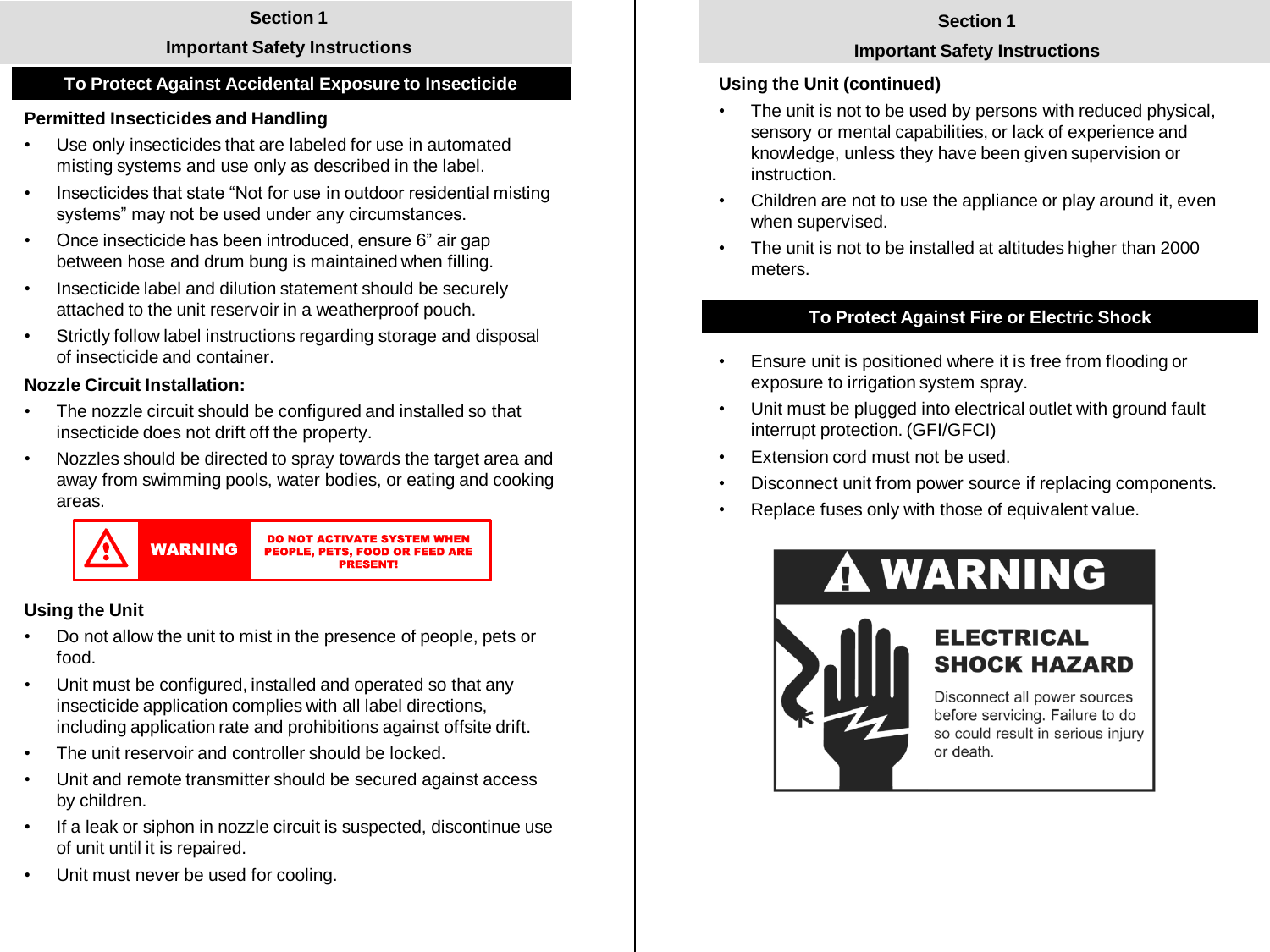#### **Section 2 WARRANTY**

MistAway Systems Inc. (MSI) warrants this Product, the MistAway Drum-Based Misting Unit, Gen 1.3, to be free from defects in material and workmanship as follows:

For a period of one (1) year from the date of original installation (whether or not actual use begins on that date), MSI will repair or replace defective parts, with new or refurbished parts, at its option, at no charge. This warranty does not include labor or other costs incurred for diagnosing, removing, installing, shipping, servicing or handling of either defective parts or replacement parts.

This warranty applies solely to equipment supplied by MSI and is in lieu of all other warranties, expressed or implied. No person, agent, dealer, or distributor is authorized or empowered to give any other warranty or to assume any other liability on behalf of MSI

#### **Warranty Conditions:**

- This warranty is extended only to the original Purchaser and is not transferable.
- A purchase receipt or other proof of date of original purchase will be required before warranty service is rendered.
- Installation, use, care and maintenance must be normal and in accordance with instructions contained in the operating manual and MSI's service information. Failure to do so shall void this warranty.
- All claims for failure to conform to specifications or defects in material or workmanship under this warranty must be made promptly after discovery and, in any event, must be received by MSI not more than one year after the original purchase date.
- MSI reserves the right to inspect the equipment prior to any decision involving a warranty claim.
- MSI reserves the right to make warranted repairs at either the installed site or at MSI's location in Houston, TX. If MSI opts for repair at its own location, the Purchaser is responsible for shipping the item to MSI's Houston location at its expense.

#### **Manufacturer's obligation under the warranty shall not apply to:**

- Any equipment, which has been damaged by negligence, misuse, abuse, neglect and/or improper adjustment, accident, vandalism, acts of God, acts of war, whether declared or undeclared, improper application, or any other contingency beyond the control of MSI
- Cosmetic damage
- Damage in transit
- Failures caused by products not supplied by MSI
- Failures, which result from faulty installation, set-up adjustments, improper operation, power line surge, improper voltage supply or damage from lightning
- Any equipment that has been repaired or altered without authorization from MSI or in a manner inconsistent with such authorization
- Any unit that has not been maintained in accordance with the operator's manual
- Normal wear on any item or piece of equipment
- Lost items

#### **Section 2**

#### **WARRANTY**

The foregoing is MSI's only obligation and Purchaser's exclusive remedy for breach of warranty. Purchaser's failure to submit a claim as provided above shall specifically waive all claims for damages or other relief, including but not limited to claims based on latent defects. In no event shall Purchaser be entitled to special, direct, indirect, incidental, exemplary or consequential damages, expenses, injury, lost profits, lost savings, business interruption, loss of business information, or any other pecuniary loss arising out of the use of or inability to use the equipment. In any case, MSI's entire liability shall be limited to the amount Purchaser actually paid for the item.

Except as modified in writing signed by both parties, this warranty is and shall remain the complete and exclusive agreement between the parties with respect to warranties, superseding all prior agreements, oral or written, and all other communications between the parties relating to the subject matter of this agreement.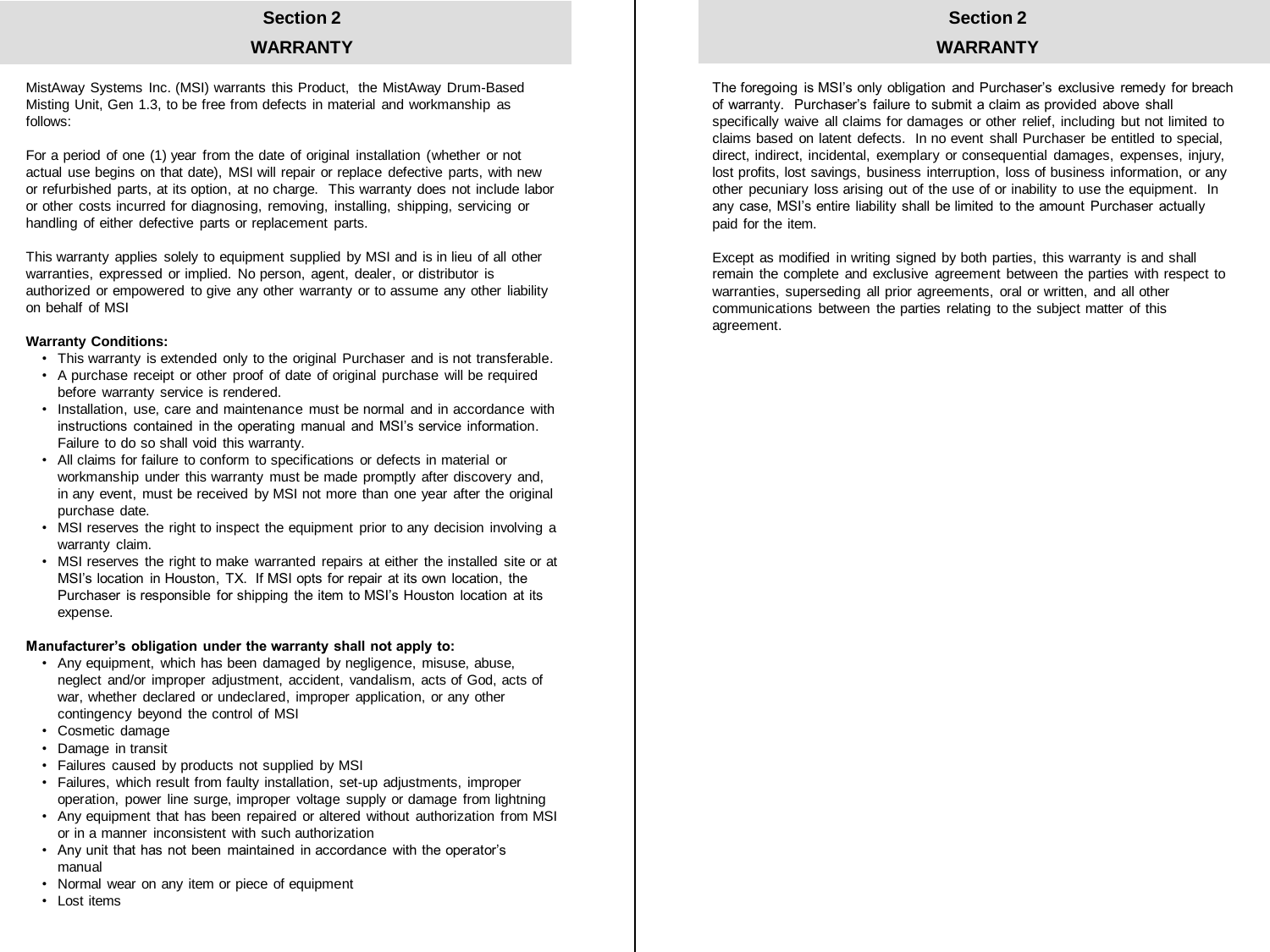**Using the Remote**

## **Section 3 Using the Controller**



- Pressing Green ► button will cycle through each of four System Modes. The ▲ at the top of the display points to the active System Mode.
	- **1.OFF** If equipped with agitation, unit will perform a daily agitation cycle. Otherwise it will sit idle.
	- **2.REM** Unit will allow Remote and MANUAL MISTs, but no AUTO MISTs. (For pre-2012 systems: displayed as ON)
	- **3.AUTO-EVERYDAY** Misting program runs daily. This is the most commonly used System Mode.
	- **4.AUTO-CUSTOM** Misting program runs only on days set in CUSTOM PGM menu.
- Pressing Red MENU/STOP button displays triangular cursor by DAY/TIME position on left side of display. Use ▲ or ▼ buttons to cycle through menu structure. Use Green ► button to select menu item and view or change data element within that item.
- Within a menu item, the convention is that the flashing data element can be changed with the  $\triangle$  or  $\nabla$  buttons. Move to the next data element with the Green ► button.
- Exit the menu item by pressing the MENU button. The unit will revert to previous System Mode in 3 minutes if the MENU button is not pressed.
- Clear any error code by pressing the Red MENU/Stop button for 5 seconds. The System Mode will return to its previous state (usually AUTO Everyday).
- To reset the controller to factory settings, unplug the unit, and hold down MENU and the ▲ button while plugging the unit back in. Mist Cycles, remote duration and number of nozzles must be reentered.

**Note: The handheld remote transmitter must be electronically oriented to the controller before it will operate. See Section 5 – Setting Up the Unit.**

## **MIST Button**

- Activates a REMOTE MIST for the duration defined in the SET-UP menu.
- An agitation cycle will precede the REMOTE MIST if the Remote Agitation Duration (SET-UP  $\rightarrow$  RAG) is set to a value greater than 0 seconds.
- NOTE: on pre-2012 systems, agitation duration before a remote mist is fixed at 15 seconds.
- If a Zone Kit is installed, refer to instructions included with the zone kit to configure how the remote transmitter works.

## **STOP MIST Button**

• The STOP MIST button stops the current operation of the unit. It will not change the System Mode from ON or AUTO to OFF.

## **SKIP NEXT MIST Button**

- The SKIP NEXT MIST button enables the next programmed AUTO MIST to be skipped. The controller will display "SKIP."
- While the unit is flashing SKIP, it will still respond to a Remote or MANUAL MIST.
- When an AUTO MIST has been skipped, the unit will return to the normal display, with a flashing "sunshine" icon in the lower right corner of the display.
- You may only skip one mist at a time. That is, pushing the SKIP NEXT MIST button multiple times will not cause multiple AUTO MIST cycles to be skipped.
- Clear skip by holding down the ▲ button on the controller for 3 seconds.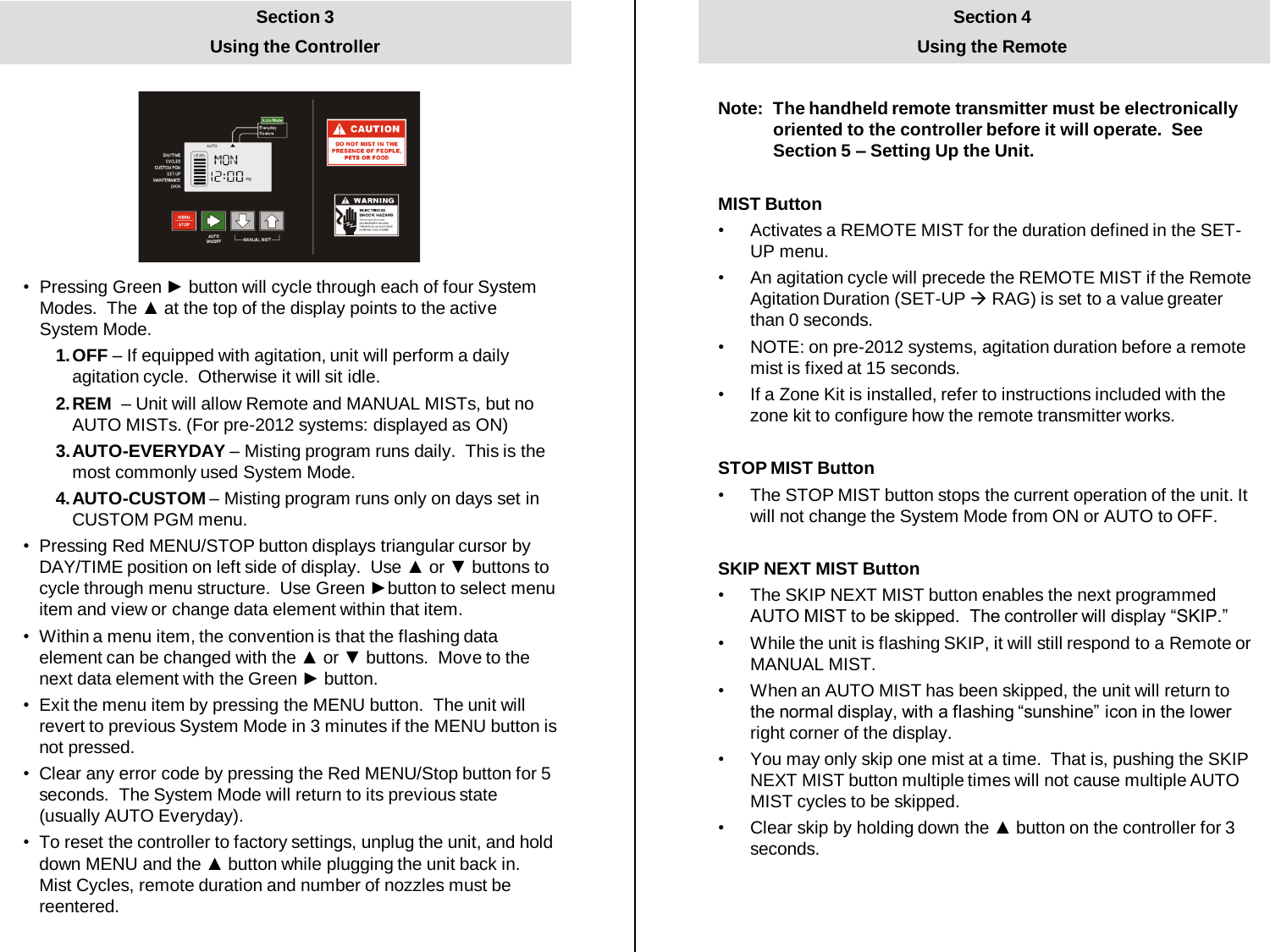| <b>Section 5</b>                                                  |                                                                                                                                                                                                                                                                                                                                                                                                                                                                                                                                                                                         |    | <b>Section 5</b><br><b>Setting Up the Unit</b>                         |                                                                                                                                                                                                                                                                                                                                                                                                                                                                                                                                                                      |
|-------------------------------------------------------------------|-----------------------------------------------------------------------------------------------------------------------------------------------------------------------------------------------------------------------------------------------------------------------------------------------------------------------------------------------------------------------------------------------------------------------------------------------------------------------------------------------------------------------------------------------------------------------------------------|----|------------------------------------------------------------------------|----------------------------------------------------------------------------------------------------------------------------------------------------------------------------------------------------------------------------------------------------------------------------------------------------------------------------------------------------------------------------------------------------------------------------------------------------------------------------------------------------------------------------------------------------------------------|
| <b>Setting Up the Unit</b>                                        |                                                                                                                                                                                                                                                                                                                                                                                                                                                                                                                                                                                         |    |                                                                        |                                                                                                                                                                                                                                                                                                                                                                                                                                                                                                                                                                      |
| -1. Pick a Suitable<br>Location                                   | • On firm level surface<br>• Free from flooding or sprinklers<br>• Near GFCI outlet - Power cord is 12 ft.<br>NEVER USE AN EXTENSION CORD!<br>• Unit requires 120V and 15 amp circuit.<br>Test with multimeter.                                                                                                                                                                                                                                                                                                                                                                         | 1. | <b>Test System and</b><br><b>Inspect the Nozzle</b><br>Circuit (cont.) | • Fill drum through bung on lid and set<br>level:<br>• 12-15 inches of water only. DO NOT<br>ADD CONCENTRATE YET!<br>• If 125 gallon drum unit, set TNK in<br>SETUP Menu to 125<br>• Set gas gauge LEVEL in                                                                                                                                                                                                                                                                                                                                                          |
| 0. Assemble the Unit                                              | • Verify finish kit:<br>• Remote transmitter<br>• Soft drum lid cover<br>• Pump suction tubing and filter<br>• Auto Drain Valve assembly<br>• Agitator J-tube and mixing eductor<br>• 4 each - bolts, flat washers, lock<br>washers, nuts<br>• Turn the unit upside down on towel to<br>protect plastic housing<br>• Invert lid and rotate so that holes line<br>up with fittings.<br>• Insert lines into fittings:<br>• $\frac{1}{2}$ " pump suction line into pump –<br><b>ENSURE IT IS SEATED!</b><br>• 1/4" Auto Drain Valve<br>• 3/8" Agitation J-tube<br>• Secure chassis to lid: |    | <b>Nozzle Circuit Filter</b>                                           | MAINTENANCE Menu to 2 bars.<br>2. Install the (optional) • Mount filter head to bracket with<br>screws.<br>• FILL FILTER CANISTER WITH<br>WATER!<br>• Confirm o-ring on top of the canister is<br>seated in groove, then screw filter<br>housing onto the filter head.<br>• Snap bracket and filter onto gray drum<br>ring.<br>• Cut and connect $\frac{1}{4}$ " tubing following<br>direction of flow arrows:<br>• Use enough tubing to be able to set<br>filter on ground during service.<br>• "IN" - misting unit to filter<br>• "OUT" – filter to nozzle circuit |
| 1. Test System and<br><b>Inspect the Nozzle</b><br><b>Circuit</b> | • Sequence - bolt, chassis, lid, flat<br>washer, lock washer nut<br>• Place and hand tighten all four<br>connections<br>• Tighten with 7/16" WRENCHES<br>• Place lid assembly on drum. Secure<br>with gray drum ring.<br>• Connect nozzle circuit to $\frac{1}{4}$ bulkhead<br>fitting.<br>• Install optional zone kit using<br>instructions with the kit.<br>• Plug unit into outlet and confirm<br>controller boots up.                                                                                                                                                               |    | 3. Orient and Test<br><b>Handheld Remote</b><br><b>Transmitter</b>     | • Set parameters in controller:<br>• Set System Mode to Auto Everyday<br>on home screen<br>• Set NOZ in SETUP Menu to nozzle<br>count. Set NOZ1 and NOZ2 if zone<br>kit.<br>• Set REM (remote mist duration) in<br>SETUP Menu to desired. 45 secs is<br>common.<br>• Put receiver in misting unit into "learn"<br>mode:<br>• LRT in SETUP Menu. Press and<br>hold green button.<br>• Countdown starts                                                                                                                                                                |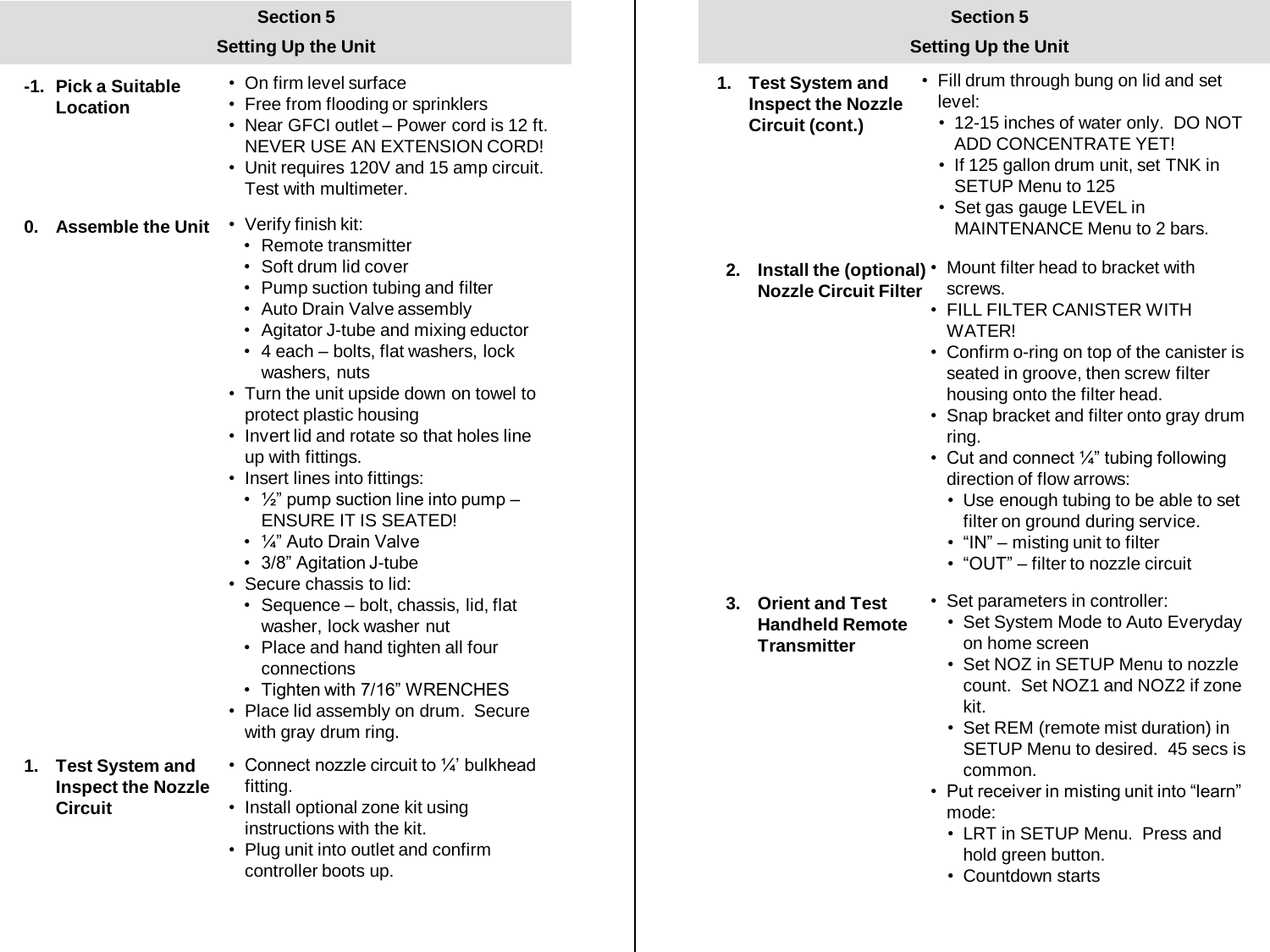## **Setting Up the Unit**

- **3. Orient and Test Handheld Remote Transmitter (cont.)**
- Put handheld transmitter in "learn" mode:
	- Find recessed pairing button on back of transmitter.
	- Use paperclip to press and quickly release button. DO NOT HOLD PAIRING BUTTON DOWN!
	- Blue LED will flash several times
	- Controller will display "DONE"
	- Press MIST on handheld to complete pairing.
- Test remote by pressing MIST. Stop cycle by pressing STOP MIST.
- **4. Test Leak Detection •** Confirm the unit has leak detection option installed. LD in DATA Menu will be ON.
	- Press MIST on handheld transmitter and allow for a complete remote mist cycle.
	- If controller displays ERR3, there is probably a leak in the nozzle circuit.
	- Clear the error by pressing and holding the Red Stop button and run another mist to confirm.

## **5. Add Concentrate, Top Off Drum, Set Level to FULL**

• Unapproved concentrates may damage the system or may not be legal to apply through the system. Make sure concentrate is in Gen 1.3 Approved Insecticides (mistaway.com)

- Calculate required volume of concentrate:
	- Refer to label or link for dosing instructions.
	- Use Dosing and Days to Empty Calculator (mistaway.com)
- Use funnel to add concentrate to drum through bung on lid
- Apply adhesive-backed label supplied with concentrate to side of drum.

## **Section 5**

## **Setting Up the Unit**

• Fill drum with water to 3 inches from **5. Add Concentrate, Top Off Drum, Set Level to Full (cont.)**

**6. Set Mist Cycles**

- top. Do not overfill. Maintain 6" air gap between hose and fluid level. • Set gas gauge LEVEL in Maintenance
- Menu to full.
- Confirm day and time on home screen are correct. If not, reset in DAY/TIME Menu.
- Set mist duration and time for each cycle in CYCLES Menu. 24 possible daily mist cycles.
- A common program is:
	- Morning: around 7:00 am for 45 seconds (after sprinkler system has run)
	- Dusk: around 7:00 pm for 45 seconds
	- Night: around 11:00 pm for 45 seconds
- You may need to set other parameters in the SET-UP Menu (e.g. if you are installing a wind sensor.) Find a complete list at Appendix B, Controller **Menus**
- **7. Prepare unit for operation**
- Confirm System Mode set to Auto Everyday on home screen.
- Put the waterproof cover over the unit, fitting the elastic under the lip at the edge of the drum.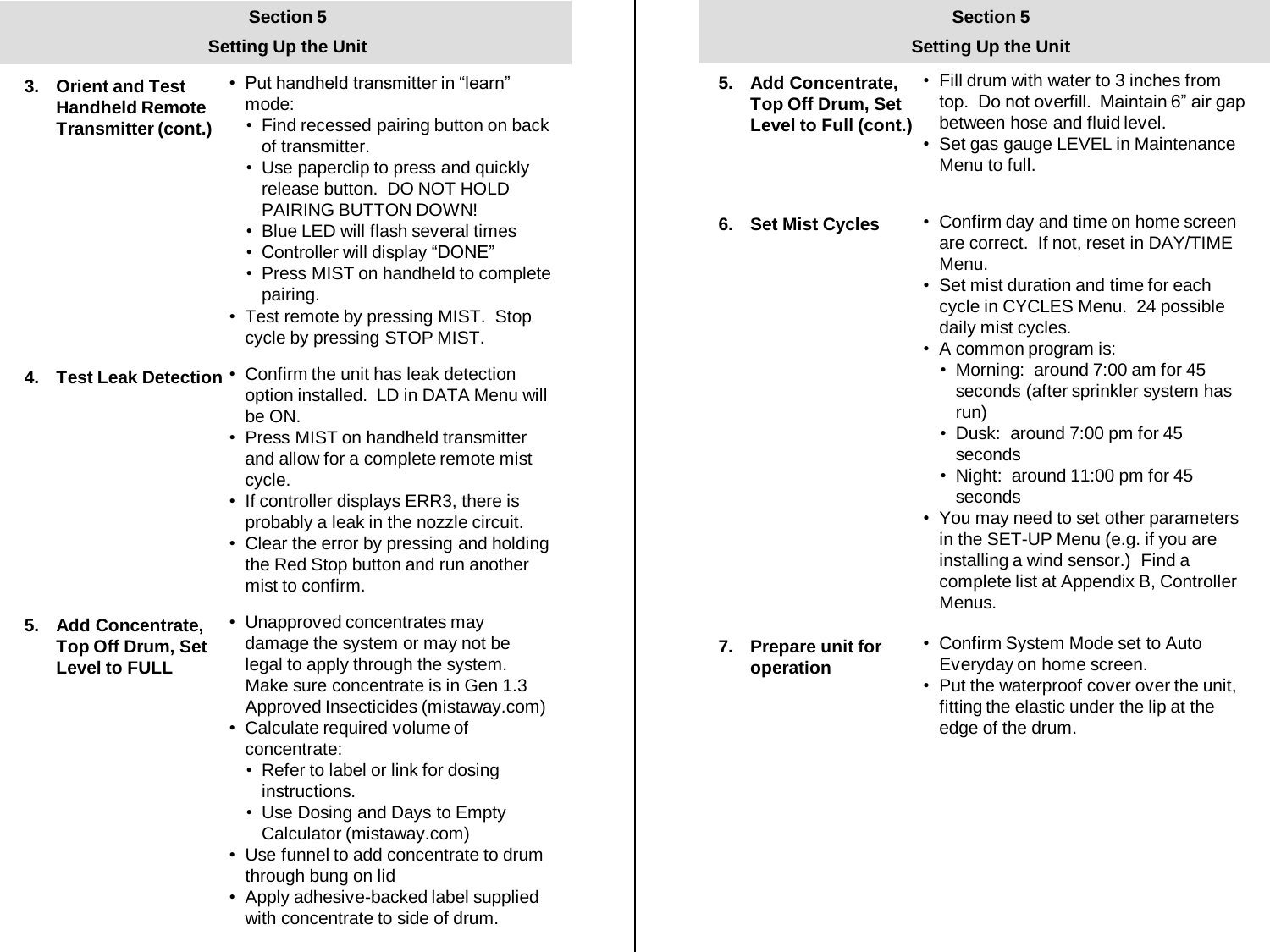#### **Managing the Insecticide**

## **Conventional Insecticide Formulations**

- **Use only insecticides that are labeled for use in automated misting systems and use only as described on the label. Insecticides that state "Not for use in outdoor residential misting systems" may not be used under any circumstances.**
- There are only a few insecticide formulations that contain label language specific for use in automated misting systems.
- The active ingredients found in these formulations are either natural pyrethrins or permethrin, which is a closely related synthetic. They also contain a synergist, piperonyl butoxide, which makes them more effective than they would otherwise be.
- These formulations have been designed for misting and are suitable in MistAway's systems because 1) they are waterbased and contain only trace amounts of hydrocarbons, 2) they have been engineered to disperse evenly throughout the batch tank or drum when diluted with water, and 3) they have been formulated to avoid or minimize plant burn.

## **Exempt or "Green" Insecticide Formulations**

- There are also a small number of insecticide formulations that are applied in misting systems that are exempt from registration with the U.S. EPA.
- Generally, the ingredients found in these formulations are essential oils from plants. In order to dilute and disperse them in a volume of water, an emulsifying agent must be added.
- Be aware that these concentrates are very chemically aggressive, particularly to plastics. Their use in misting systems significantly increase maintenance requirements and maintenance frequency.

#### **Section 6**

#### **Managing the Insecticide**

### **Adding Insecticide to Gen 1.3**

- Use only insecticides that are labeled for use in automated misting systems and strictly follow label instructions in adding insecticide to the drum:
- **Example:** A 5% pyrethrin formulation, contains label language for use in Residential Backyards to *"Mix 64 fl. Oz of concentrate in 55 gallons of water to yield a solution of 0.046% Pyrethrins and 0.23% Piperonyl Butoxide."*
- The insecticide label will contain both recommended and maximum concentrations. It is against regulations to mix the insecticide to a concentration that exceeds the stated limit.
- Concentrations less than recommended on the label are permissible, although there is a threshold below which the material will not be effective.

#### **Mist Schedule and Duration**

- It is important to note that there are differences of opinion among misting professionals as to what schedule and duration is optimal in any given circumstance. These reflect differences in factors such as relative mosquito pressure, species and activity, conducive conditions, etc.
- While these differences do exist, a common schedule is comprised of two scheduled mists per day:
	- A mist of 45 seconds in the hours around dawn (after the sprinkler system has finished).
	- Another mist of 45 seconds in the time around dusk.
	- A third mist of 45 seconds sometime in the hours between 9:00 PM and 1:00 AM.
- In this common schedule, the automated mists are timed to occur when there is unlikely to be activity on the property. Their timing also avoids afternoon winds and the daylight activity of beneficial insects like bees and butterflies.

*Visit [www.mistaway.com](http://www.mistaway.com/) for a list of approved insecticides and mixing guidance.*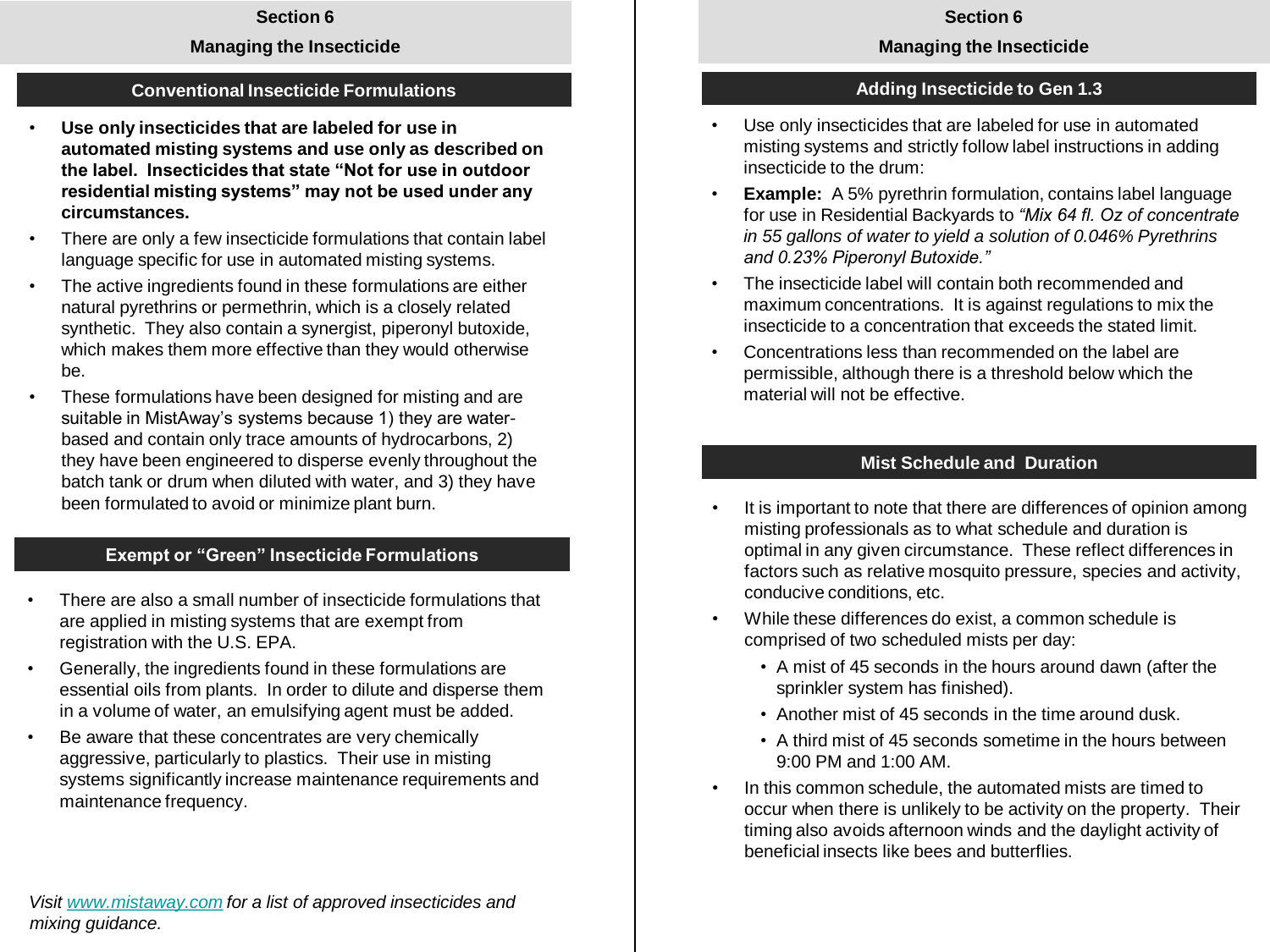#### **Managing the Insecticide**

#### **Replenishing Insecticide Concentrate in Gen 1.3**

The Gen 1.3 controller stores a "virtual volume" representing the amount of dilute insecticide remaining in the drum. Each time the unit mists, this "virtual volume" is reduced by a calculated estimate of the volume of dilute insecticide that was misted through the nozzle circuit. When the "virtual volume" equals 0, EMP (Empty) is displayed on the controller, and it is time to replenish the insecticide.

- **Calculate required volume of concentrate:**
	- o Select a concentrate from the list of *[https://www.mistaway.com/techselfhelparticles/gen-1-3-approved](https://www.mistaway.com/techselfhelparticles/gen-1-3-approved-insecticides/)insecticides/*
	- o Remove drum cover
	- o Remove cap from drum bung
	- $\circ$  Use a yardstick to measure inches of remaining solution and note it.
	- o Calculate required volume of concentrate and water (in inches from bottom of drum) using the calculator at [https://www.mistaway.com/techselfhelparticles/dosing-and-days](https://www.mistaway.com/techselfhelparticles/dosing-and-days-to-empty-calculators/)to-empty-calculators/
	- o If you are using an approved concentrate other than ones presented in the calculator, you can find the information required by the calculator – the concentration of active ingredients in the formulation and target concentration in the mist – in the list of Gen 1.3 approved insecticides referenced above.
- **Replenish drum with water and concentrate**:
	- $\circ$  Fill the drum with a few inches of water from a garden hose, being careful to maintain an air gap of 6" between the tip of the hose and the fluid in the drum.
	- o Measure concentrate and use a funnel to add it through the bung.
	- $\circ$  Continue filling the drum with water to the desired level maintaining the 6" air gap. To avoid foaming and possible equipment damage, stop filling when the fluid level is 4" from the top.
	- o Replace cap on drum bung.
	- o Ensure concentrate label in waterproof envelope is affixed to the side of the drum and visible.
	- o Dispose of the empty bottle strictly following label instructions or regulations regarding disposal.
	- o Record type and volume of concentrate added in log.

#### **Section 6**

#### **Managing the Insecticide**

### **Replenishing Insecticide Concentrate in Gen 1.3**

- **Reset level indicator in the controller to Full (8 bars):**
	- o Navigate to MAINTENANCE Menu, scroll to LEVEL. Press Green ► button.
	- $\circ$  Use  $\triangle$  button to set level to full (8 bars)
- **Prepare unit for operation:**
	- o Confirm AUTO Cycle times and durations.
	- o Confirm Remote Mist duration
	- $\circ$  Confirm operating Mode usually AUTO Everyday
	- o Close plastic lid and secure waterproof cover.

## **Replenishment Frequency**

- There are a number of factors that influence consumption of the insecticide and timing for replenishment:
	- Number of nozzles installed
	- Minutes of scheduled misting per day
	- Number and duration of remote mists
	- Volume of the drum
- To estimate the replenishment frequency for the system, use the calculator at

[https://www.mistaway.com/techselfhelparticles/dosing-and](https://www.mistaway.com/techselfhelparticles/dosing-and-days-to-empty-calculators/)days-to-empty-calculators/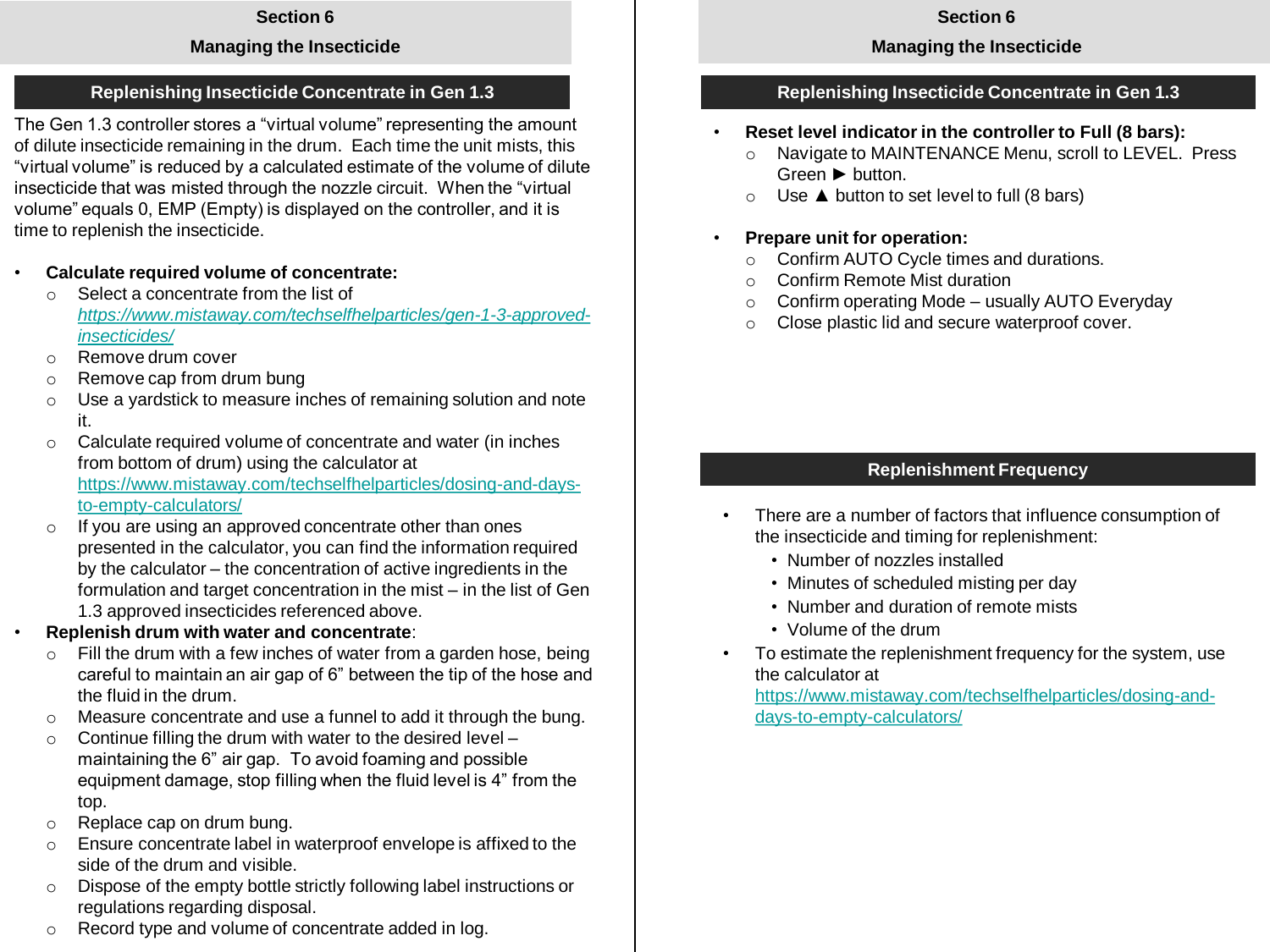#### **Maintenance and Winterization**

## **With Each Refill**

- Remove any debris that has collected on drum lid to prevent it from falling into the drum and fouling the intake filter or nozzle circuit.
- Clean filter on pump intake line. Remove filter from intake line. Use wire brush and hose to remove debris.

## **Each Year/Winterization\***

- **1. Flush pump, agitation valve (if equipped) and nozzle circuit with clean water:**
	- Fill 5-gallon bucket with fresh water and position next to unit.
	- Lift drum lid (with mounted assembly) from drum and rotate/reposition so that pump intake line is submerged inside 5-gallon bucket.
- 2. Activate a dry Manual Mist cycle and lift left side of unit to clear remaining water.
	- Remove intake line from bucket, disconnect nozzle circuit from unit.
	- Activate a dry (i.e., suction line not in any fluid) Manual Mist cycle.
	- IMPORTANT! While unit is running dry, lift left side of unit about 6 inches to clear water from agitation valve.
	- Reposition drum lid and assembly back on drum.
- **3. Clear water from pressure gauge and leak detection flow meter (if equipped).**
	- Lift controller from well in shroud.
	- Disconnect tubing to pressure gauge and from inlet/left side of flow meter and tilt drum to left, allowing water to drain. Reconnect tubing.
	- Replace controller in well.
- **4. Clear water from nozzle circuit filter (if equipped).**
- **5. Unplug unit from power, wrap power cord around assembly, replace drum cover.**
- **6. Purge water remaining in nozzle circuit with compressed air.**
	- a. Remove the tip from the last nozzle on the end of each run.
	- b. Use portable air compressor with adapter (MistAway Part # 20052) to purge fluid from nozzle circuit.

### **Section 8**

## **Troubleshooting and Error Codes**

## See<https://www.mistaway.com/category/gen-1-3-troubleshooting/> for troubleshooting the following issues:

- ERR2 Flowmeter value is zero after MIST
- ERR 3 MIST volume greater than expected
- Unit not misting automatically
- Unit not responding to command from handheld remote transmitter
- Controller displays EMP and unit will not mist
- Controller displays NOZ00, SKIP, ERR# or SUS and unit will not mist
- Controller displays MIST, but nozzles not misting
- Displayed tank level does not match actual tank level
- Controller display is blank
- Zone Kit problems:
	- o System mists from Zone 1 when it should be misting from Zone 2
	- o System mists from both zones at the same time
	- o System does not mist from either zone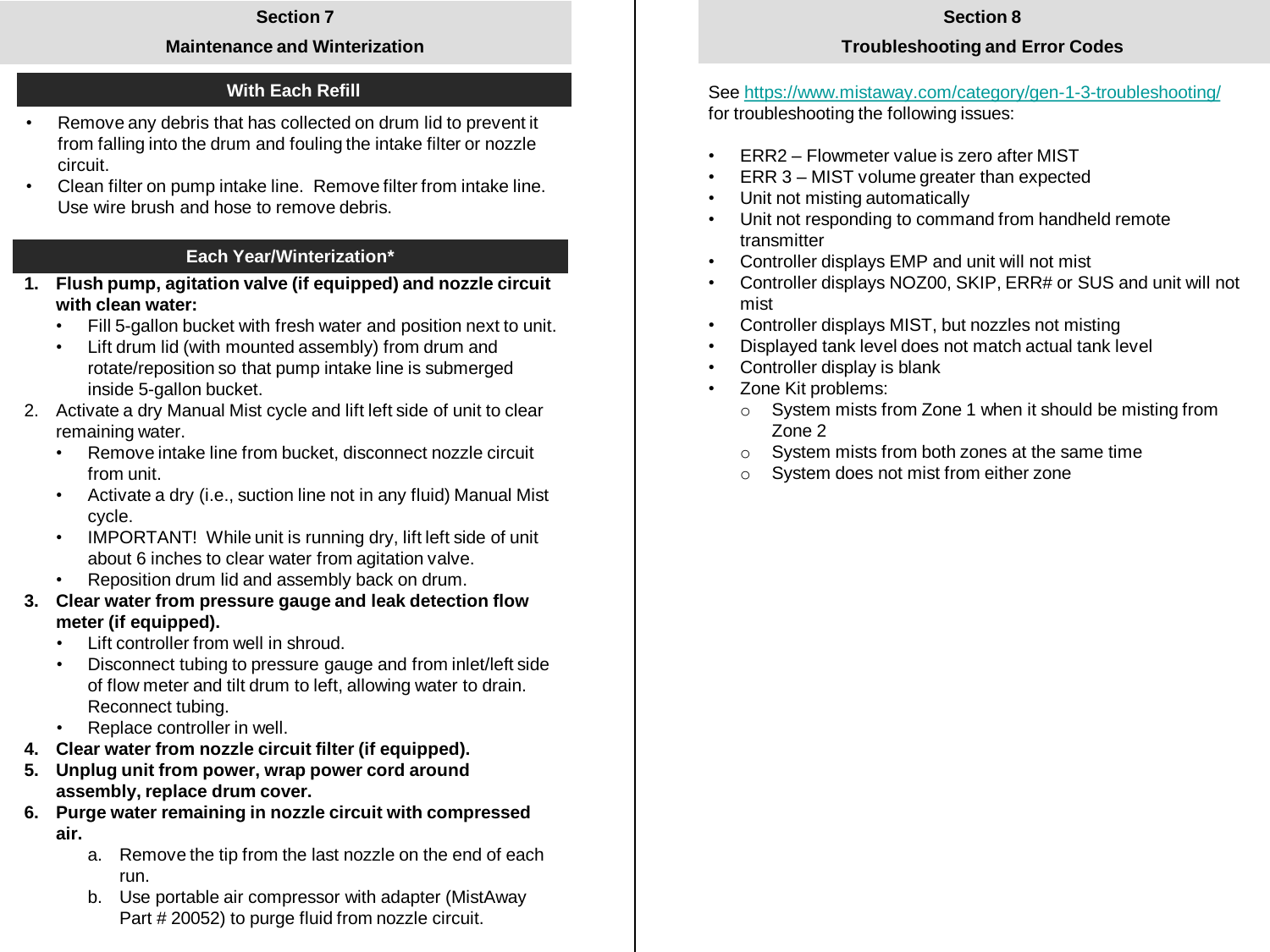#### **Appendix A**

#### **Unit Component Description**

#### **Schematic**

The operations of the Gen 1.3 are managed by a digital controller and a number of electro-mechanical components. Information about mist schedules, duration, and agitating the insecticide are entered into the controller by the user.



#### **Appendix A**

#### **Unit Component Description**

#### Components – Mounted to Chassis on Drum Lid

- **Digital Controller** accepts user input, displays unit operating mode and status, controls electromechanical components.
- **Remote Receiver & Antenna** receives signal from handheld remote transmitter
- **Pump & Motor** atomizes drum contents through nozzle circuit. Pump pressure typically set to 240 psi.
- **Agitating Valve (optional)** One path through the valve routes fluid to the nozzle circuit. The other path recirculates fluid in the drum through j-tube mixing assembly.
- **Plastic Housing & Cover** protects components from the elements. The cover may be locked to the housing to secure access to the controller. The housing contains ports to the nozzle circuit tubing as well as to an optional Zone Kit. On units with an agitating valve, a pressure gauge is mounted into the plastic housing.

#### Components – Inside Drum

- **Pump Intake Line and Filter** Pump intake positioned near bottom of drum. Filter ensures debris is not drawn into pump and nozzle circuit.
- **J-tube Mixing Assembly** (on units with optional Agitating Valve) – To ensure thorough mixing, during agitation, fluid is pushed through a j-shaped tube assembly at the bottom of the drum.
- **Auto-Drain Valve** ensures rapid increase in nozzle circuit pressure on pump startup and rapid decrease on shutdown.

#### Other Components

- **Remote Transmitter** 3-button remote enables the user to start a mist, stop a mist and skip the next scheduled mist.
- **Unit Cover** Weatherproof fabric cover provides protection of the unit from the elements.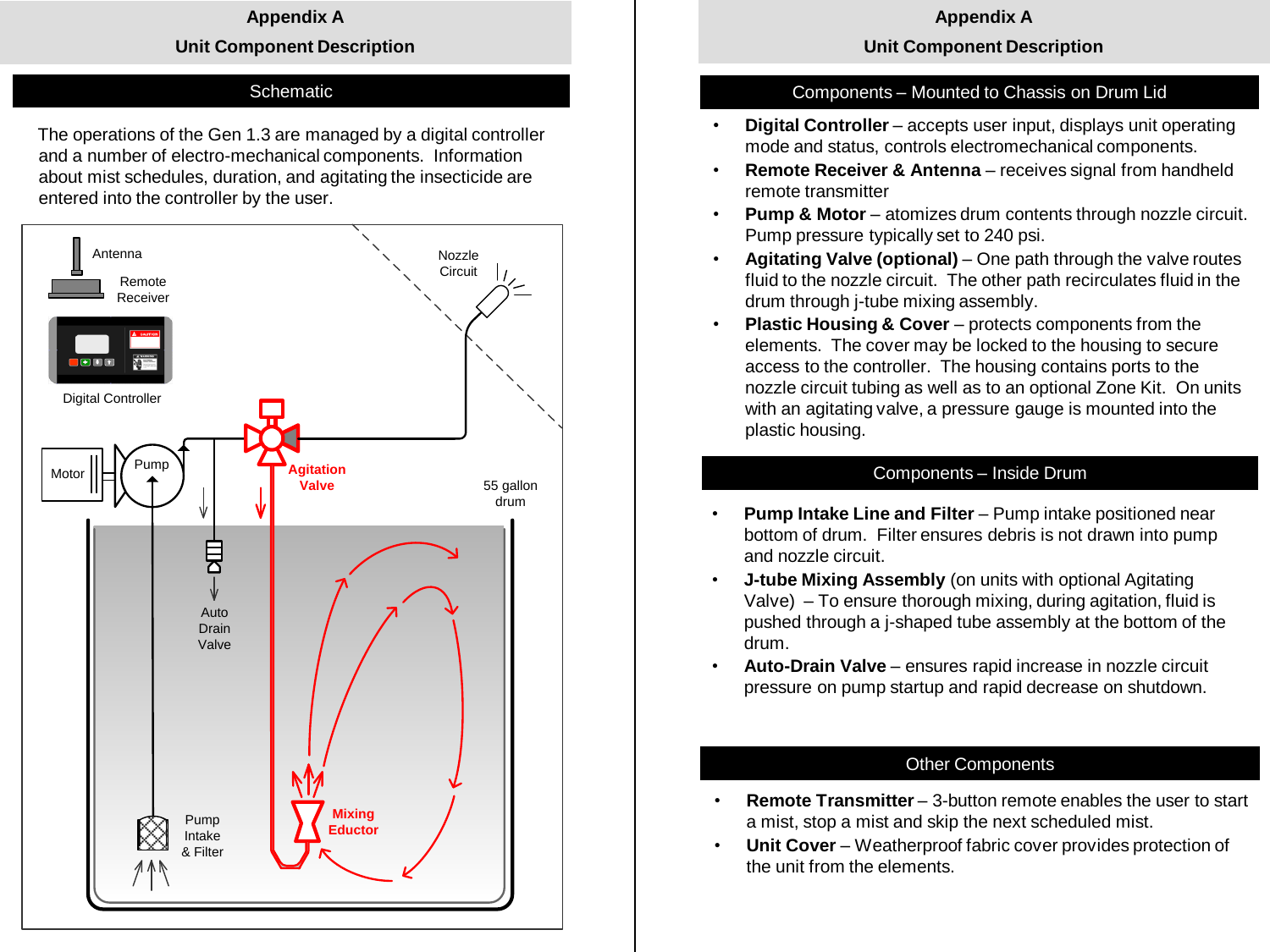#### **Appendix B**

#### **Controller Menus**

- Set the Day of the Week and the Time of Day and Daylight Savings Time switch. DAY/TIME Menu
- Configure the mist time and duration of each of 24 possible Auto Mist Cycles (Each with unique duration and time of day.) CYCLES Menu

## CUSTOM PGM Menu

Configures the days of the week for Auto Misting in the AUTO-CUSTOM PGM mode. (Turn each day OFF or ON.)

## SET-UP Menu

- **REM** Set the duration for mists triggered by the remote transmitter. (Values from OFF to 120 seconds)
- **LRN/LRT**Program unit to recognize remote handheld transmitter. See Section 5 – Setting Up the Unit.
- **MAN** Set the duration for mists triggered by a Manual Mist (pressing ▲ and ▼ buttons simultaneously.)
- **NOZ** Set the Number of nozzles in the circuit attached to the unit.
- **AGT** Set duration in seconds of agitation prior to programmed mists and set time of once daily off-cycle agitation. On units without an agitating valve, the duration should be set to 0.
- **RAG** Set duration in seconds of agitation cycle prior to a remote mist cycle.
- **TNK** Set reservoir size in gallons (5 995)
- **NFR** Target flow rate of average nozzle in circuit, in milliliters per minute. Used in tank level indicator, Empty shut-off and leak detection calculations. Default is 40 mL/min.
- **TOL** Error tolerance for nozzle circuit flow rate. Controls sensitivity of leak detection. (Set as per NFR).
- **SEN** Turn (optional) wind sensor ON or OFF
- **WND** Set max wind speed (above which wind sensor reading inhibits mist).
- **ALT** This feature is not currently used. ALT should be set to 0.

For systems with a zone kit, there are other menu items – **NZ1**, **NZ2**, **RMZ**, **MNZ**, **ZNC**, **ZN1** and **ZN2** – that are explained in the instructions referenced in the zone kit hardware.

## **Appendix B**

## **Controller Menus**

# MAINTENANCE Menu

- **LEVEL** Set the tank level in the controller display from 1 to 8 bars. In operation, the indicated level will decrease as insecticide is misted. Press Green ► button, then ▲ and ▼ buttons to set.
- **INS** Inspect Nozzle Circuit. Runs pump for 5 minutes. Hold Green ► button for 3 seconds to trigger. If Zone Kit installed, separate inspection menus, INS1 and INS2.

## DATA Menu

## (Items marked \*\* are for units equipped with leak detection)

- **TMC** Total Mist Cycles since last reset.\*
- **TMM** Total Mist Minutes since last reset.<sup>\*</sup>
- **MMC** Manual Mist Cycles since last reset.\*
- **RMC** Remote Mist Cycles since last reset.\*
- **TMH** Total Mist Hours on unit. May not be reset.
- **SPD** Wind speed as read by sensor
- **FL\*\*** Actual volume pumped out of tank during last mist (mL).
- **AFR\*\*** Actual average flow rate of nozzle in circuit, based on volume of fluid discharged during last mist cycle.
- **TF\*\*** Calculated target volume in milliliters (mL) of last mist. Target Volume = (Mist Duration in seconds) \* (Number of Nozzles) \* (Nozzle Flow Rate NFR) / 60.
- **HLD** Duration that Agitating Valve or Anti-Siphon Valve remains open to nozzle circuit after pump shuts off. Used to control "at-rest" pressure maintained in circuit. (Set as per NFR).
- **FM** Flow meter pulses per gallon factory configuration only
- **LGW** Pair iMist2 gateway with iMist2-ready receiver

There are additional elements in the Data Menu – **PANID**, **NR**, **FR**, **M**, **P**, **PL#**, **R**, **S**, **N ###** - used to enable and troubleshoot iMistAway internet monitoring and management functionality.